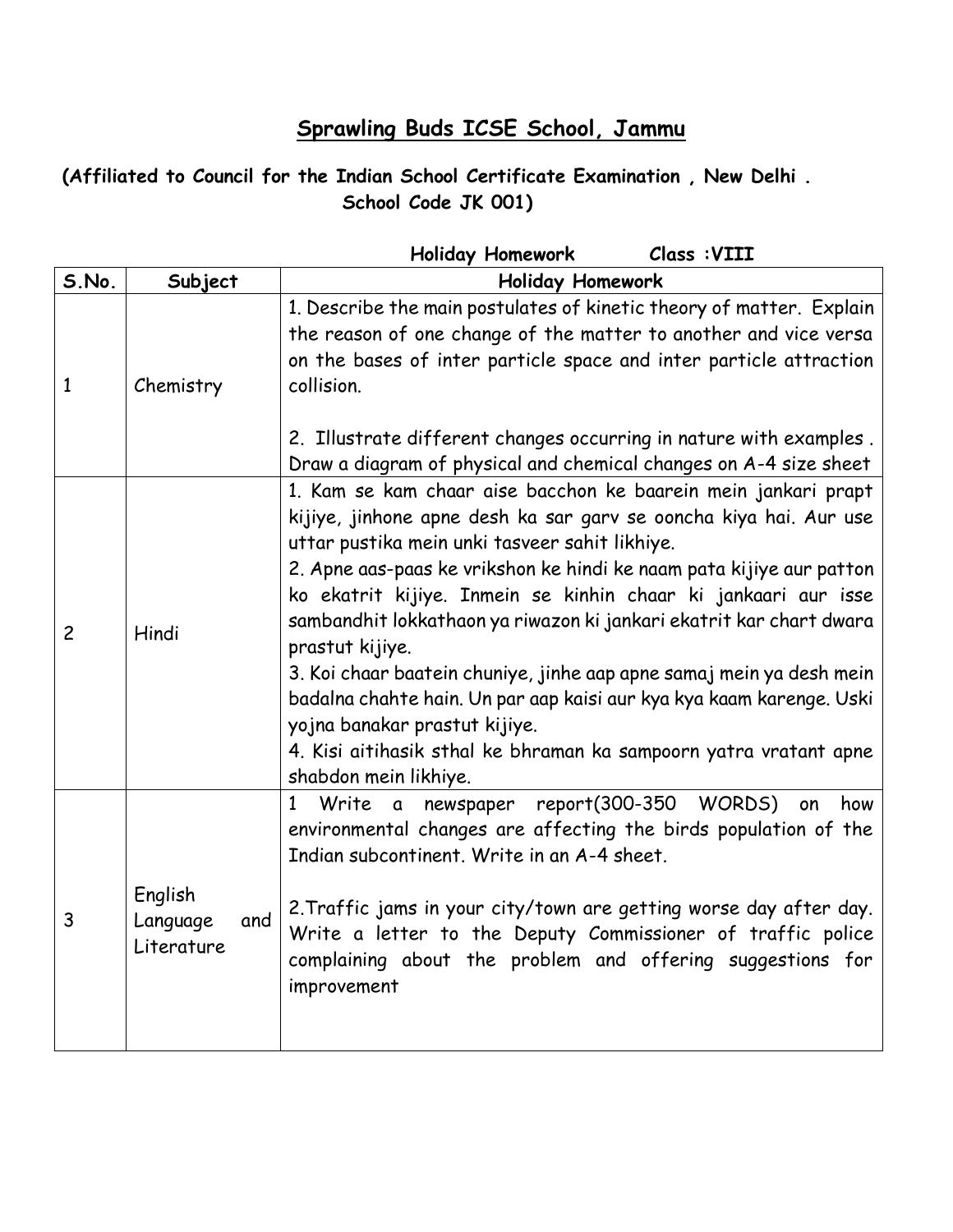| 4 | History, Civics<br>& Geography | 1 Watch the movie " Modern Times" It features Charlie Chaplin.<br>After watching the movie. Discuss and write down the theme, Life<br>Skills, Social Skill Empathy, Sensitivity)<br>2. With reference to the Industrial Revaluation write down How was<br>the domestic system of production different from the factory<br>system of production. Why did Industrial Revolution start in<br>England. List Five Major inventions of Industrial Revolution.<br>3. With reference to the causes of American Revolution answer the<br>following:- Mention any two problems in the Administrative system.,<br>Why did King George III not allow the Americans to expand to the<br>west.<br>Geography:- Write down the difference between Map, Sketch, Plan<br>and Globe.<br>2 On an outline map of the world mark the top five populous<br>countries of the world. Locate the important mountain ranges on<br>the World Map. |
|---|--------------------------------|-----------------------------------------------------------------------------------------------------------------------------------------------------------------------------------------------------------------------------------------------------------------------------------------------------------------------------------------------------------------------------------------------------------------------------------------------------------------------------------------------------------------------------------------------------------------------------------------------------------------------------------------------------------------------------------------------------------------------------------------------------------------------------------------------------------------------------------------------------------------------------------------------------------------------|
|   |                                | 3. Write down the meaning, formation and characteristics of fold<br>and block mountains.                                                                                                                                                                                                                                                                                                                                                                                                                                                                                                                                                                                                                                                                                                                                                                                                                              |
| 5 | Biology                        | 1. To demonstrate transpiration. Take a small sized, well watered<br>potted plant. Cover the plant with a transparent polyethene bag and<br>tie its mouth around the base of the pot. Leave the plant in sunlight<br>and note and write down the changes after a few hours.<br>2. Analyse the Advantages and Disadvantages of the Vegetative<br>Reproduction.<br>3 Make a chart of any one of the following<br>(a) xylem elements<br>(b) T.S Of mango stem<br>(c) Any one method of asexual reproduction                                                                                                                                                                                                                                                                                                                                                                                                              |
| 6 | Mathematics                    | Ratio and Proportion :- This theme at the stage develops in children<br>the ability to understand and appreciate another way of the<br>application of mathematics in daily life is called commercials<br>mathematics. The percentage , unitary method, profit and loss,<br>simple and compound interest etc. Based on the said topic solve<br>slightly advances problems involving application of percentage<br>, profit and loss, overhead expenses, discount and tax.<br>Difference between simple and compound interest.                                                                                                                                                                                                                                                                                                                                                                                           |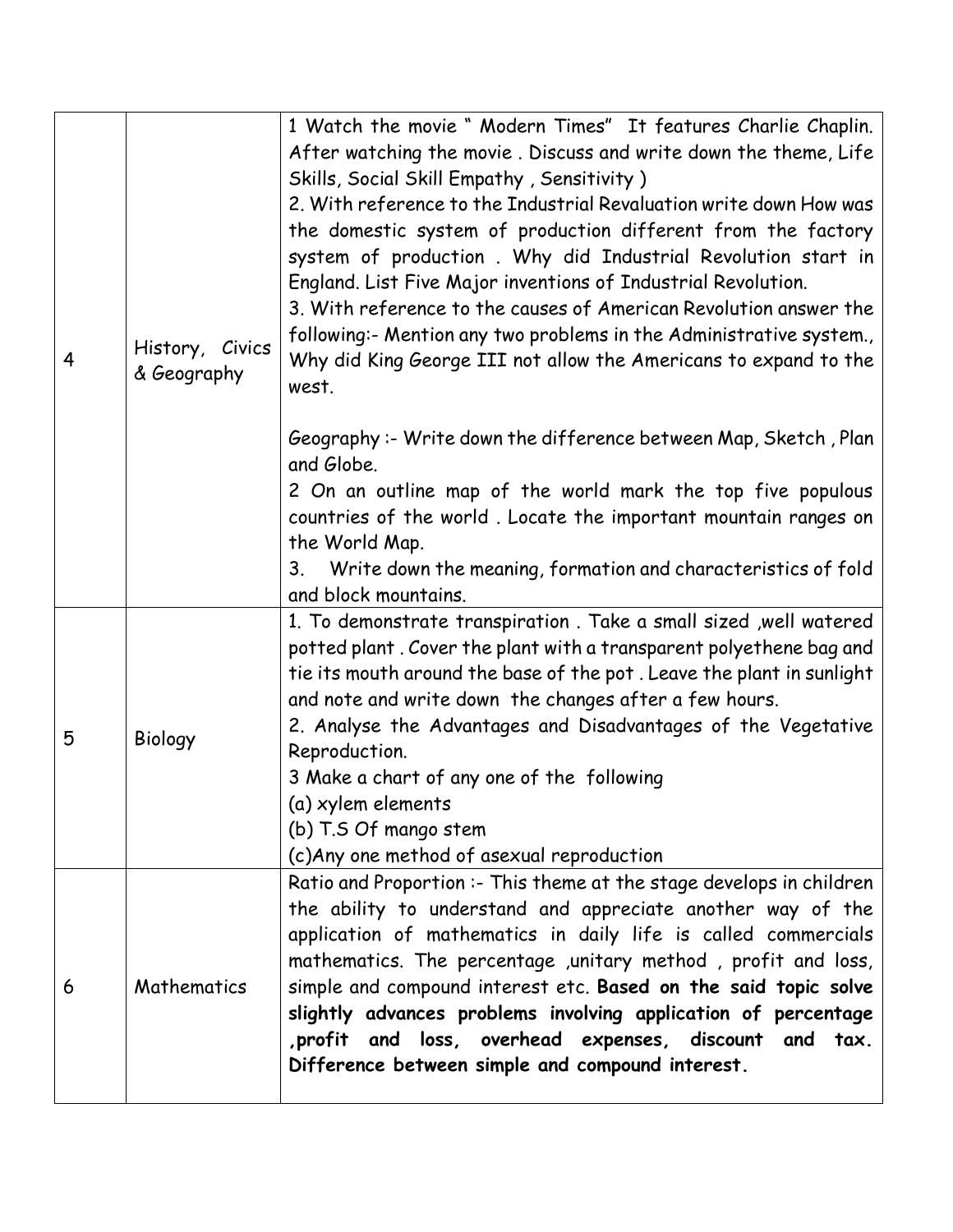|   | Physics    | 1 Make a project or a working model related to your subject in the<br>area of your interest. The idea should be innovative and such that<br>it can be displayed if a science fair or a science exhibition is held<br>any where<br>2 Using the internet find out more information on Robert brown and<br>his phenomenon of Brownian motion. |
|---|------------|--------------------------------------------------------------------------------------------------------------------------------------------------------------------------------------------------------------------------------------------------------------------------------------------------------------------------------------------|
| 8 | Computer   | PowerPoint presentation on types of operating system(OS) and<br>Graphical User interface (GUI) - Role and sunctions.                                                                                                                                                                                                                       |
|   | Extra      | In a project file write about the result of IPL Match 2019 and                                                                                                                                                                                                                                                                             |
|   | Curricular | important information about all the players of the winner team of                                                                                                                                                                                                                                                                          |
|   | activity   | <b>IPL 2019</b>                                                                                                                                                                                                                                                                                                                            |

## **Instructions to the Parents:**

- Originality and creativity of the work will be appreciated.
- Holiday Homework should be done subject-wise in A4 rules sheets under your guidance.
- Kindly ensure that the completion of homework on time and tell your ward to practise for writing work which is very important for Board Examinations.